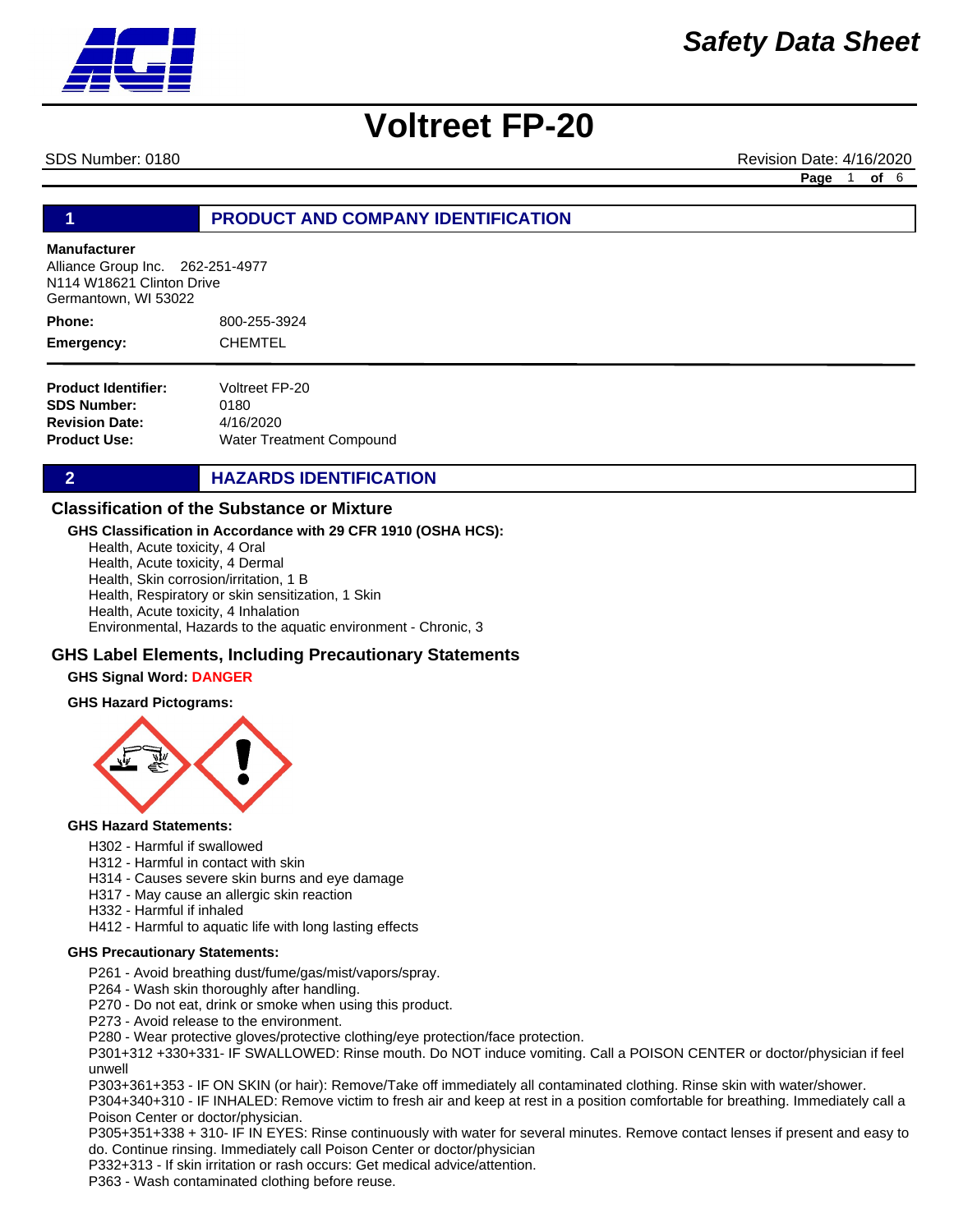SDS Number: 0180 Revision Date: 4/16/2020 **Page** 2 **of** 6

P501 - Dispose of contents/container to an approved waste disposal plant

#### **Hazards not Otherwise Classified (HNOC) or not Covered by GHS**

| <b>Route of Entry:</b> | Eyes; Inhalation; Ingestion; Skin.                                                                                                                                                                   |
|------------------------|------------------------------------------------------------------------------------------------------------------------------------------------------------------------------------------------------|
| <b>Target Organs:</b>  | Respiratory system; Eyes; Skin; Teeth.                                                                                                                                                               |
| Inhalation:            | Can cause severe irritation and inflammation of the respiratory tract.                                                                                                                               |
| <b>Skin Contact:</b>   | May cause severe irritation and burns. Prolonged and repeated contact, even with dilute concentrations, can<br>cause a high degree of tissue destruction. Large amounts can cause redness, swelling. |
| <b>Eye Contact:</b>    | May cause severe irritation and burns. May cause permanent eye damage, blindness, corneal damage.                                                                                                    |
| Ingestion:             | May cause severe irritation and burns if swallowed.                                                                                                                                                  |

**HMIS III:** Health = 3(Chronic), Fire = 1, Physical Hazard = 0

| HMIS                   |   |   |
|------------------------|---|---|
| <b>HEALTH</b>          | V | 3 |
| <b>FLAMMABILITY</b>    |   |   |
| <b>PHYSICAL HAZARD</b> |   |   |
| PERSONAL PROTECTION    |   |   |

#### **3 COMPOSITION/INFORMATION OF INGREDIENTS**

|                | Chemical Ingredients:   |  |
|----------------|-------------------------|--|
| CAS#           | % Chemical Name:        |  |
| $100 - 37 - 8$ | 20% Diethylethanolamine |  |

#### **4 FIRST AID MEASURES**

| Inhalation:          | If symptoms develop, move victim to fresh air. Give oxygen or artificial respiration if needed. GET IMMEDIATE<br><b>MEDICAL ATTENTION.</b>                                                                                              |
|----------------------|-----------------------------------------------------------------------------------------------------------------------------------------------------------------------------------------------------------------------------------------|
| <b>Skin Contact:</b> | Promptly flush skin with soap and water for 15 minutes. Remove contaminated clothing immediately. Consult a<br>physician.                                                                                                               |
| <b>Eye Contact:</b>  | Immediately flush eyes with large amounts of water for at least 15 minutes, lifting eyelids occasionally to facilitate<br>irrigation. Continue rinsing eyes during transport to hospital.                                               |
| Ingestion:           | Do NOT induce vomiting. Seek immediate medical attention. If unconscious, take to a hospital or physician. Never<br>induce vomiting or give anything by mouth to an unconscious victim. For spontaneous vomiting, keep head below hips. |

**5 FIRE FIGHTING MEASURES**

**Flammability:** Not flammable

**Autoignition Temp:** 518 F

Fire Fighting Methods

Evacuate area of unprotected personal. Wear protective clothing including NIOSH Approved self- contained breathing apparatus. Remain upwind of fire to avoid hazardous vapors and decomposition products. Use water spray to cool fire exposed containers and disperse vapors.

#### **Unusual Fire or Explosion Hazards:**

Vapors are heavier than air and can settle in low or confined areas. Vapors concentrated in a confined or poorly ventilated

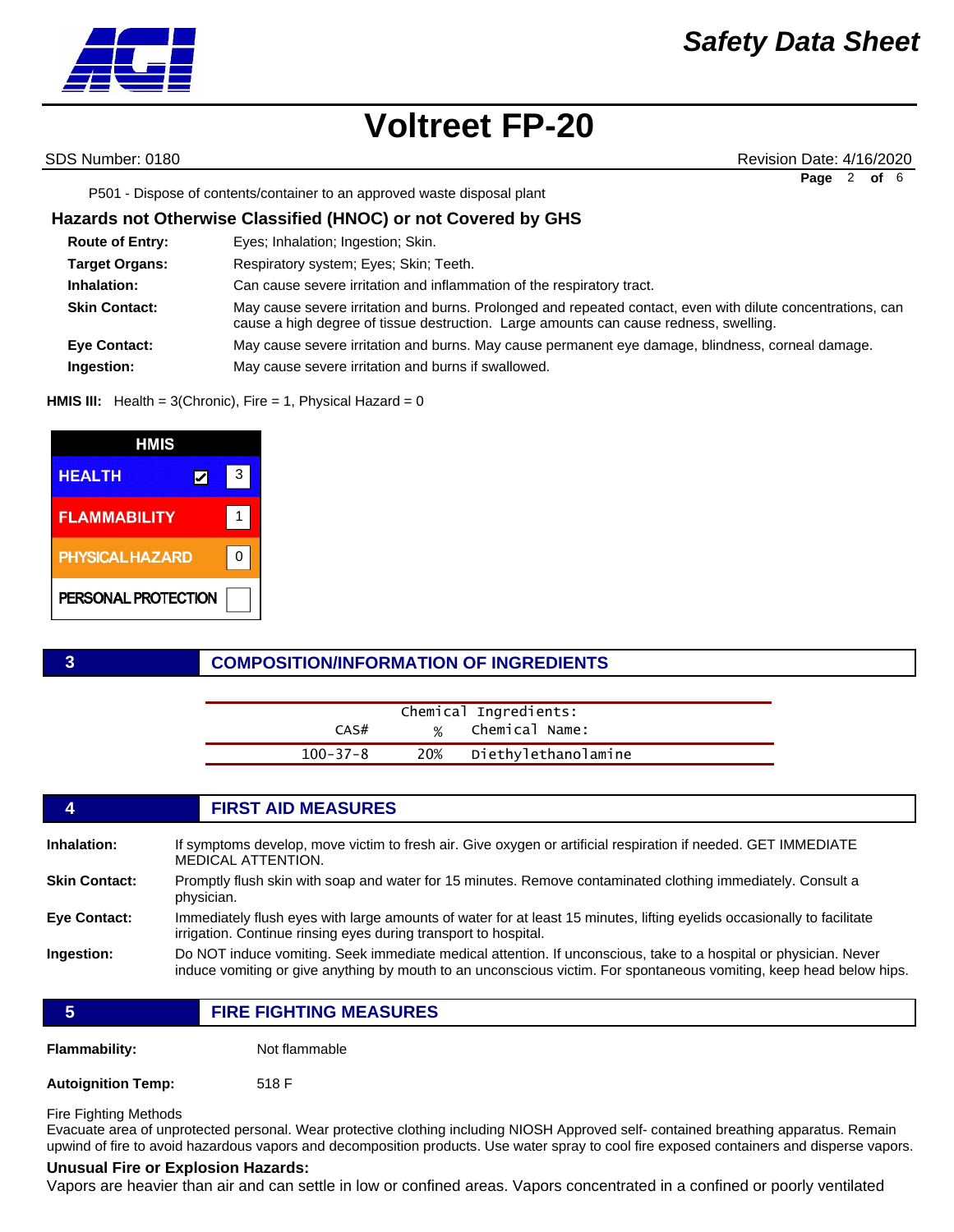### *Safety Data Sheet*

## **Voltreet FP-20**

SDS Number: 0180 Revision Date: 4/16/2020

**Page** 3 **of** 6

area can be ignited upon contact with a high energy spark, flame, or high intensity source of heat. This can occur at concentrations ranging between the lower and upper limits listed above. This material may produce a floating fire hazard in extreme fire conditions.

#### *Extinguishing Media*

**Suitable:** Use water spray, alcohol foam, carbon dioxide, dry chemical for fire extinction.

**Unsuitable fire extinguisher:** No data available

#### **6 ACCIDENTAL RELEASE MEASURES**

#### **Personal Precautions**

Evacuate area. Use personal protective equipment. Avoid breathing vapors, mist or gas. Ensure adequate ventilation.

#### **Environmental Precautions**

Prevent further leakage or spillage if safe to do so. Do not let products enter drains. Discharge into the environment must be avoided.

#### **Spill**

Soak up with inert absorbent material and dispose of as hazardous waste. Do not use sawdust or other cellulose-type material. Keep in suitable, closed containers for disposal.

| $\overline{7}$                           | <b>HANDLING AND STORAGE</b>                                                                                                                                                                                                                                                                                                                                                                                                                                                                                                                                                                                                                                                                                                                                                                                                                                                                                                 |
|------------------------------------------|-----------------------------------------------------------------------------------------------------------------------------------------------------------------------------------------------------------------------------------------------------------------------------------------------------------------------------------------------------------------------------------------------------------------------------------------------------------------------------------------------------------------------------------------------------------------------------------------------------------------------------------------------------------------------------------------------------------------------------------------------------------------------------------------------------------------------------------------------------------------------------------------------------------------------------|
| <b>Handling Precautions:</b>             | Avoid contact with eyes, skin, or clothing. Avoid breathing vapors or mist. Use with adequate ventilation.<br>Wash thoroughly after handling. Do not puncture or drop containers. Do not expose containers to open<br>flame, excessive heat, or direct sunlight.                                                                                                                                                                                                                                                                                                                                                                                                                                                                                                                                                                                                                                                            |
| <b>Storage Requirements:</b>             | CORROSIVE MATERIAL. Store in cool/dry area. Keep away from sunlight, heat, sparks, and flames.<br>Keep away from incompatible materials. Keep container tightly closed. Do not store in unlabeled or<br>mislabeled containers.                                                                                                                                                                                                                                                                                                                                                                                                                                                                                                                                                                                                                                                                                              |
| 8                                        | <b>EXPOSURE CONTROLS/PERSONAL PROTECTION</b>                                                                                                                                                                                                                                                                                                                                                                                                                                                                                                                                                                                                                                                                                                                                                                                                                                                                                |
| <b>Engineering Controls:</b>             | Provide local exhaust ventilation or other engineering controls are normally required when handling this<br>product to avoid overexposure. Maintain adequate ventilation. Do not use in confined spaces.                                                                                                                                                                                                                                                                                                                                                                                                                                                                                                                                                                                                                                                                                                                    |
| <b>Personal Protective</b><br>Equipment: | <b>Hygiene Measures</b><br>Handle in accordance with good industrial hygiene and safety practice. Wash hands before breaks and<br>at the end of workday.<br>Respiratory<br>Where risk assessment shows air-purifying respirators are appropriate use a full-face respirator with<br>multi-purpose combination (US) or type ABEK (EN 14387) respirator cartridges as a backup to<br>engineering controls. If the respirator is the sole means of protection, use a full-face supplied air<br>respirator.<br>Eyes and Face<br>Wear chemical safety goggles while handling this product. Wear additional eye protection such as a face<br>shield when the possibility exists for eye contact with splashing or spraying liquid or airborne material.<br>Skin<br>Prevent contact with this product. Wear gloves and protective clothing depending on conditions of use.<br>Protective gloves: gauntlet-type, neoprene, nitrile. |
| <b>Component</b>                         | <b>OSHA PEL</b><br><b>ACGIH TWA/TLV</b>                                                                                                                                                                                                                                                                                                                                                                                                                                                                                                                                                                                                                                                                                                                                                                                                                                                                                     |
| Diethylaminoethanol                      | 10 ppm<br>2 ppm                                                                                                                                                                                                                                                                                                                                                                                                                                                                                                                                                                                                                                                                                                                                                                                                                                                                                                             |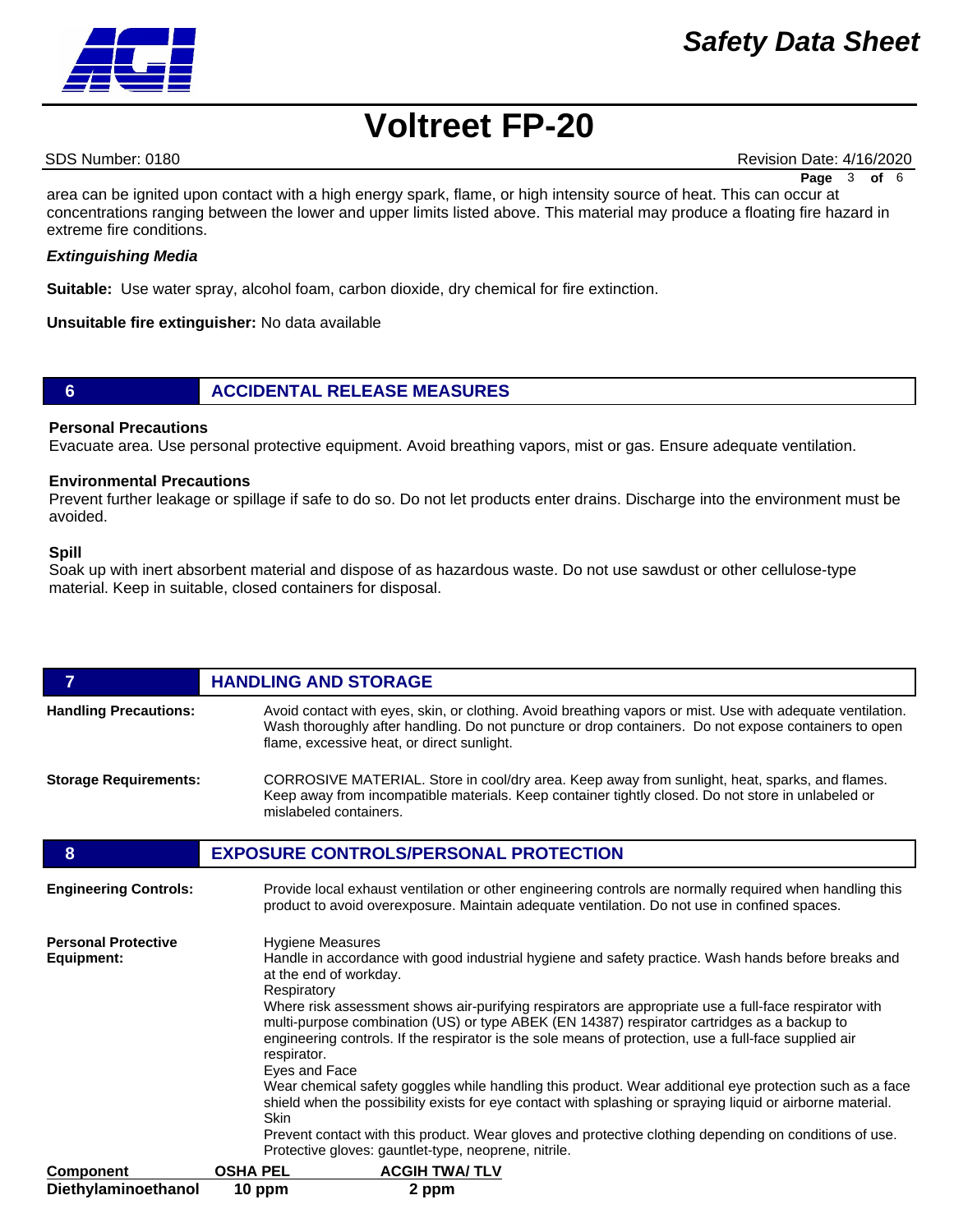SDS Number: 0180 Revision Date: 4/16/2020 **Page** 4 **of** 6

### **9 PHYSICAL AND CHEMICAL PROPERTIES**

| Appearance:                                     | Water white to light yellow |                              |                |
|-------------------------------------------------|-----------------------------|------------------------------|----------------|
| <b>Physical State:</b>                          | Liquid                      | Odor:                        | Amine.         |
| <b>Odor Threshold:</b>                          | No data available.          | <b>Molecular Formula:</b>    | No data        |
| <b>Particle Size:</b>                           | No data available           | Solubility:                  | <b>Dispers</b> |
| <b>Spec Grav./Density:</b>                      | $0.998 \ @ \ 20 \degree C$  | <b>Softening Point:</b>      | No data        |
| <b>Viscosity:</b>                               | No data available.          | <b>Percent Volatile:</b>     | No data        |
| <b>Saturated Vapor</b><br><b>Concentration:</b> | No data available           | <b>Heat Value:</b>           | No data        |
| <b>Boiling Point:</b>                           | No data available.          | <b>Freezing/Melting Pt.:</b> | No data        |
| <b>Flammability:</b>                            | No data available.          | <b>Flash Point:</b>          | No data        |
| <b>Partition Coefficient:</b>                   | No data available           | Octanol:                     | No data        |
| <b>Vapor Pressure:</b>                          | No data available.          | <b>Vapor Density:</b>        | No data        |
| pH:                                             | >13                         | VOC:                         | 40%            |
| Evap. Rate:                                     | No data available.          | <b>Bulk Density:</b>         | No data        |
| <b>Molecular weight:</b>                        | No data available           | <b>Auto-Ignition Temp:</b>   | 518 F          |
| Decomp Temp:                                    | No data available.          | UFL/LFL:                     | No data        |

#### **Molecular Formula:** No data available **Solubility: Softening Point: Percent Volatile: Heat Value: Freezing/Melting Pt.: Flash Point: Octanol: Vapor Density: VOC: Bulk Density: Auto-Ignition Temp: UFL/LFL:** Dispersible 40% 518 F No data available

No data available No data available. No data available No data available. No data available. No data available No data available No data available

#### **10 STABILITY AND REACTIVITY**

| <b>Reactivity:</b>               | No data available                                                                                                                                                                                                                                                                                                                                                                                                                                               |
|----------------------------------|-----------------------------------------------------------------------------------------------------------------------------------------------------------------------------------------------------------------------------------------------------------------------------------------------------------------------------------------------------------------------------------------------------------------------------------------------------------------|
| <b>Chemical Stability:</b>       | Product is stable under normal conditions.                                                                                                                                                                                                                                                                                                                                                                                                                      |
| <b>Conditions to Avoid:</b>      | Avoid contact with heat, sparks, electric arcs, other hot surfaces, and open flames. Warning: Do not mix<br>this product with nitrites or other nitrosating agents because nitrosamines may be formed. Nitrosamines<br>may cause cancer.                                                                                                                                                                                                                        |
| <b>Materials to Avoid:</b>       | Strong Oxidizing Agents, acids, sodium hypochlorite, calcium hypochlorite, perchlorates, heat, metals,<br>isocyanates. Reactions with peroxides may result in violent decomposition of peroxide possibly creating<br>an explosion. A reaction accompanied by large heat release occurs when the product is mixed with<br>acids. Heat generated may be sufficient to cause vigorus boiling creating a hazard due to splashing or<br>splattering of hot material. |
| <b>Hazardous Decomposition:</b>  | Burning can produce carbon oxides, nitrogen oxides, ammonia, aldehydes, irritating and/or unknown<br>TOXIC gases. Nitrogen oxides can react with water to form corrosive nitric acid.                                                                                                                                                                                                                                                                           |
| <b>Hazardous Polymerization:</b> | Will not occur under normal conditions.                                                                                                                                                                                                                                                                                                                                                                                                                         |

| <b>TOXICOLOGICAL INFORMATION</b> |  |
|----------------------------------|--|
|                                  |  |

#### **Toxicity Data:**

Eye Effects: Corrosive- Causes severe eye irritation and burns. Liquid, aerosols, and high vapor concentration of this product may cause: blurred vision, redness, pain, conjuctivitis, ulcerations, tissue destruction, permanent eye damage, blindness. Exposure to the vapor may cause minor transient edema of the corneal epitheum.

» Diethylaminoethanol - Eyes = Rabbit - severe eye irritation

Skin Effects: Corrosive- Causes severe irritation and burns. Prolonged and repeated exposure to dilute solutions may cause irritation, redness, pain and drying and cracking of the skin. Contact may cause necrosis, permanent injury, tissue destrution or dermatitis.

» Diethylaminoethanol - Dermal LD50 - Rabbit = 1113 mg/kg

- Skin corrosion/irritation: rabbit - open irritation test

Inhalation Effects: Corrosive- Cause severe irritation and burns. Vapors and mists may damage: mucous membranes,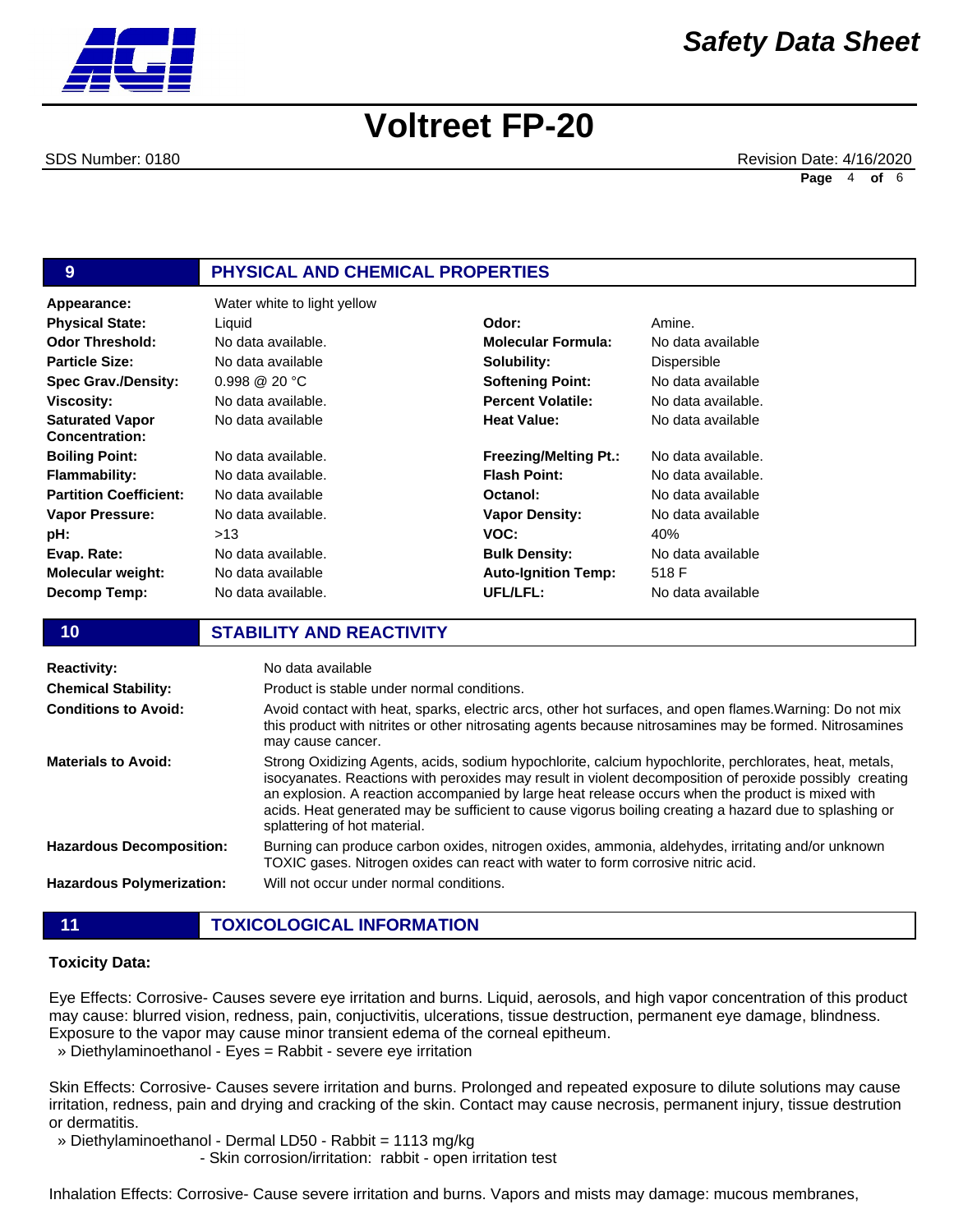SDS Number: 0180 Revision Date: 4/16/2020

**Page** 5 **of** 6

respiratory tract. Vapors or mists may cause: coughing, sore throat, shortness of breath, labored breathing, choking, bronchiospasms, chemical pneumonitis, pulmonary edema, death. Effects may be delayed. Chronic exposure may cause: dental erosions, discoloration of teeth, bronchitis, and bronchial emphysema.

» Diethylaminoethanol - Inhalation LC50 - mouse = 5000 mg/m3

Ingestion Effects: Corrosive- Causes severe irritation and burns. May cause damage to the: mouth, throat, esophagus, stomach, gastrointestinal tract. May cause: pain, vomiting, diarrhea, bleeding, labored breathing, burns or perforation of the gastrointestinal tract leading to ulceration and secondary infection, and death. Effects may be delayed. Aspiration into the lungs may cause chemical pneumonia and lung damage.

» Diethylaminoethanol - Oral LD50 - rat = 1300 mg/kg

Carcinogenicity: This product does not contain 0.1% or more of the known or potential carcinogens listed in NTP, IARC, or OSHA.

Mutagenicity: No data available Teratogenicity: No data available Fertility Effects: No data available

**12 ECOLOGICAL INFORMATION** 

**Biodegradability** No data available.

**Ecotoxicity** Toxicity to fish:

 LC50- Leuciscus idus (Golen orfe) - 100-220mg/L- 96 hr Toxicity to aquatic invertebrates: EC50- Daphnia magna (Water flea) - 83.6 mg/L- 48 hr

An environmental hazard cannot be excluded in the event of unprofessional handling or disposal. Harmful to aquatic life.

**13 DISPOSAL CONSIDERATIONS**

Dispose of in accordance with local, state, and federal regulations. Since emptied containers retain product residue, follow label warnings even after container is emptied.

RCRA: The RCRA waste code of D002 should be assigned in discussion between the user, the producer, and the waste disposal company.



UN3267, Corrosive liquid, basic, organic, n.o.s., 8, PGII, (Diethylaminoethanol)



#### **15 REGULATORY INFORMATION**

This product does not contain chemicals known to the State of California to cause cancer, birth defects, or other reproductive harm.